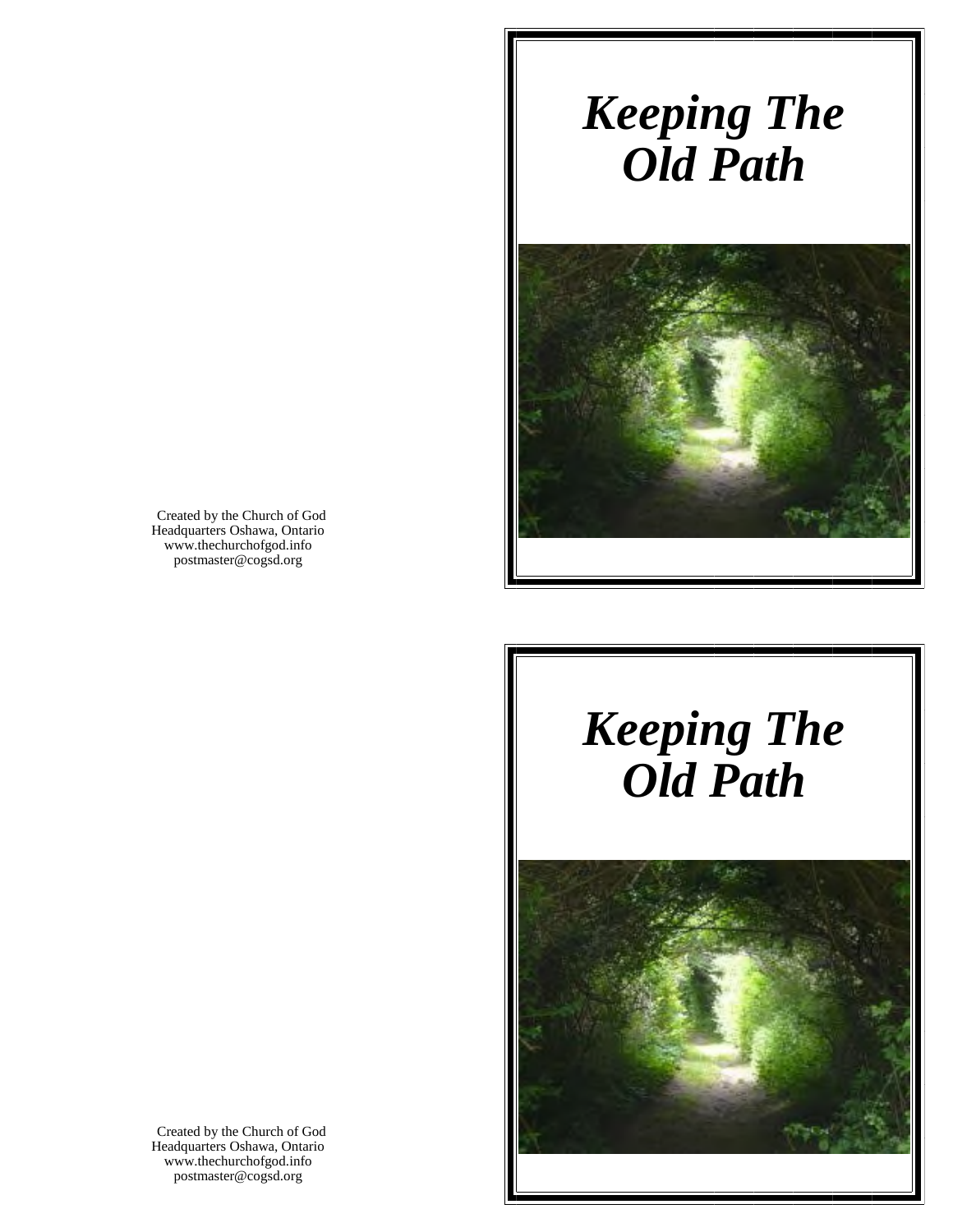## *This tract has been created to introduce those who are searching for truth set forth in God's word. This tract is not based on the traditions of men and pagan religions.*

As children of God, we must look for truth in what the scriptures teach us on keeping the old path. The Bible tells us that we are to maintain the teaching from the Old Testament and the New Testament. The question we would like to put forward is: why have churches set aside so many of the original teachings from the Old and New Testament?

Jeremiah 6:16

**Verse 16 Thus saith the LORD, Stand ye in the ways, and see, and ask for the old paths, where** *is* **the good way, and walk therein, and ye shall find rest for your souls. But they said, We will not walk** *therein***.**

#### I John 2:6, 7

**Verse 6 He that saith he abideth in him ought himself also so to walk, even as he walked.**

#### **Verse 7 Brethren, I write no new commandment unto you, but an old commandment which ye had from the beginning. The old commandment is the word which ye have heard from the beginning.**

The scripture from Old Testament is telling us to not refuse to walk in the old ways; but to be asking for the old paths. We then turn to the New Testament where we find the apostle John with his letter to the New Testament church stating that we must walk as Jesus did. John has not written any new commandments to us, but an old one which is from the beginning. So, why have we strayed from these pure teachings?

I Timothy 4:1

**Verse 1 Now the Spirit speaketh expressly, that in the latter times some shall depart from the faith, giving heed to seducing spirits, and doctrines of devils;** Matthew 15:9

#### *This tract has been created to introduce those who are searching for truth set forth in God's word. This tract is not based on the traditions of men and pagan religions.*

As children of God, we must look for truth in what the scriptures teach us on keeping the old path. The Bible tells us that we are to maintain the teaching from the Old Testament and the New Testament. The question we would like to put forward is: why have churches set aside so many of the original teachings from the Old and New Testament?

Jeremiah 6:16

**Verse 16 Thus saith the LORD, Stand ye in the ways, and see, and ask for the old paths, where** *is* **the good way, and walk therein, and ye shall find rest for your souls. But they said, We will not walk** *therein***.**

I John 2:6, 7

**Verse 6 He that saith he abideth in him ought himself also so to walk, even as he walked.**

### **Verse 7 Brethren, I write no new commandment unto you, but an old commandment which ye had from the beginning. The old commandment is the word which ye have heard from the beginning.**

The scripture from Old Testament is telling us to not refuse to walk in the old ways; but to be asking for the old paths. We then turn to the New Testament where we find the apostle John with his letter to the New Testament church stating that we must walk as Jesus did. John has not written any new commandments to us, but an old one which is from the beginning. So, why have we strayed from these pure teachings?

I Timothy 4:1

**Verse 1 Now the Spirit speaketh expressly, that in the latter times some shall depart from the faith, giving heed to seducing spirits, and doctrines of devils;** Matthew 15:9

We see from these scriptures that not all things were fulfilled at the cross. Jesus Christ conquered death on the cross and took upon himself the sins of those who believe that He is their Saviour. All of this is yet to happen, as we have just read, *"repent ye therefore, and be converted, that your sins may be blotted out."*  When all things are under God that is when everything will be fulfilled, and nothing will pass from the law till all be fulfilled. I Corinthians 15:27, 28

**Verse 27 For he hath put all things under his feet. But when he saith all things are put under** *him, it is* **manifest that he is excepted, which did put all things under him.**

**Verse 28 And when all things shall be subdued unto him, then shall the Son also himself be subject unto him that put all things under him, that God may be all in all.** Matthew 5:18

**Verse 18 For verily I say unto you, Till heaven and earth pass, one jot or one tittle shall in no wise pass from the law, till all be fulfilled.**

We see from these scriptures that not all things were fulfilled at the cross. Jesus Christ conquered death on the cross and took upon himself the sins of those who believe that He is their Saviour. All of this is yet to happen, as we have just read, *"repent ye therefore, and be converted, that your sins may be blotted out."*  When all things are under God that is when everything will be fulfilled, and nothing will pass from the law till all be fulfilled. I Corinthians 15:27, 28

**Verse 27 For he hath put all things under his feet. But when he saith all things are put under** *him, it is* **manifest that he is excepted, which did put all things under him.**

**Verse 28 And when all things shall be subdued unto him, then shall the Son also himself be subject unto him that put all things under him, that God may be all in all.** Matthew 5:18

**Verse 18 For verily I say unto you, Till heaven and earth pass, one jot or one tittle shall in no wise pass from the law, till all be fulfilled.**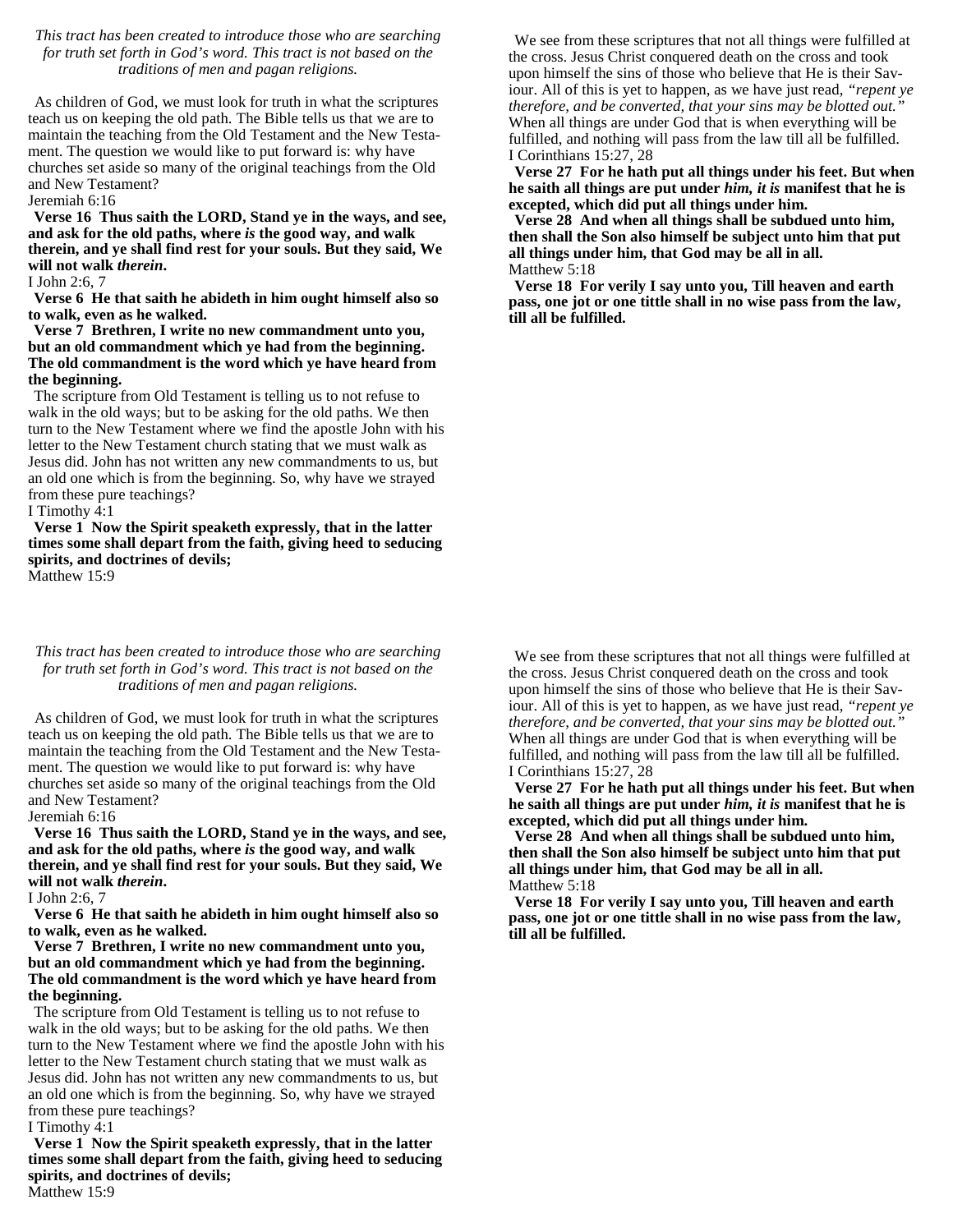## **stone written with the finger of God; and on them** *was written* **according to all the words, which the LORD spake with you in the mount out of the midst of the fire in the day of the assembly.**

We can see with these few scriptures that there is a distinction between the book of Moses and the law of God written on tablets of stone. So, one should question, did Jesus plan to nail God's moral law to the cross? Let us look to the scriptures for the answer.

#### Matthew 5:18, 19

**Verse 18 For verily I say unto you, Till heaven and earth pass, one jot or one tittle shall in no wise pass from the law, till all be fulfilled.**

**Verse 19 Whosoever therefore shall break one of these least commandments, and shall teach men so, he shall be called the least in the kingdom of heaven: but whosoever shall do and teach** *them***, the same shall be called great in the kingdom of heaven.**

Jesus is about as clear as one can get to our knowledge the earth nor the heavens have passed away. Whose teachings are we following when we propagate the law is done away with? The other argument we might be told concerning the scripture we just read is that Jesus fulfilled everything at the cross; but that too is not the truth as the scriptures will show.

Acts 3:19-21

**Verse 19 Repent ye therefore, and be converted, that your sins may be blotted out, when the times of refreshing shall come from the presence of the Lord;**

**Verse 20 And he shall send Jesus Christ, which before was preached unto you:**

**Verse 21 Whom the heaven must receive until the times of restitution of all things, which God hath spoken by the mouth of all his holy prophets since the world began.**

#### **stone written with the finger of God; and on them** *was written* **according to all the words, which the LORD spake with you in the mount out of the midst of the fire in the day of the assembly.**

We can see with these few scriptures that there is a distinction between the book of Moses and the law of God written on tablets of stone. So, one should question, did Jesus plan to nail God's moral law to the cross? Let us look to the scriptures for the answer.

#### Matthew 5:18, 19

**Verse 18 For verily I say unto you, Till heaven and earth pass, one jot or one tittle shall in no wise pass from the law, till all be fulfilled.**

**Verse 19 Whosoever therefore shall break one of these least commandments, and shall teach men so, he shall be called the least in the kingdom of heaven: but whosoever shall do and teach** *them***, the same shall be called great in the kingdom of heaven.**

Jesus is about as clear as one can get to our knowledge the earth nor the heavens have passed away. Whose teachings are we following when we propagate the law is done away with? The other argument we might be told concerning the scripture we just read is that Jesus fulfilled everything at the cross; but that too is not the truth as the scriptures will show.

Acts 3:19-21

**Verse 19 Repent ye therefore, and be converted, that your sins may be blotted out, when the times of refreshing shall come from the presence of the Lord;**

**Verse 20 And he shall send Jesus Christ, which before was preached unto you:**

**Verse 21 Whom the heaven must receive until the times of restitution of all things, which God hath spoken by the mouth of all his holy prophets since the world began.**

### **Verse 9 But in vain they do worship me, teaching for doctrines the commandments of men.**

These two scriptures clearly tell us the problem. Ministers began to water down the messages to keep the people pleased, any scriptures that are changed by man are no longer the commandments of God. The Bible tells us God does not change, and neither does his word. We are not to add to or take away from God's word. Malachi 3:6

**Verse 6 For I** *am* **the LORD, I change not; therefore ye sons of Jacob are not consumed.**

Hebrews 13:8

**Verse 8 Jesus Christ the same yesterday, and to day, and for ever.**

Deuteronomy 4:2

**Verse 2 Ye shall not add unto the word which I command you, neither shall ye diminish** *ought* **from it, that ye may keep the commandments of the LORD your God which I command you.**

Deuteronomy 12:32

**Verse 32 What thing soever I command you, observe to do it: thou shalt not add thereto, nor diminish from it.** Proverbs 30:6

**Verse 6 Add thou not unto his words, lest he reprove thee, and thou be found a liar.**

Revelations 22:18, 19

**Verse 18 For I testify unto every man that heareth the words of the prophecy of this book, If any man shall add unto these things, God shall add unto him the plagues that are written in this book:**

**Verse 19 And if any man shall take away from the words of the book of this prophecy, God shall take away his part out of the book of life, and out of the holy city, and** *from* **the things which are written in this book.**

We have seen in both Old and New Testament that man does not

# **Verse 9 But in vain they do worship me, teaching for doctrines the commandments of men.**

These two scriptures clearly tell us the problem. Ministers began to water down the messages to keep the people pleased, any scriptures that are changed by man are no longer the commandments of God. The Bible tells us God does not change, and neither does his word. We are not to add to or take away from God's word. Malachi 3:6

**Verse 6 For I** *am* **the LORD, I change not; therefore ye sons of Jacob are not consumed.**

Hebrews 13:8

**Verse 8 Jesus Christ the same yesterday, and to day, and for ever.**

Deuteronomy 4:2

**Verse 2 Ye shall not add unto the word which I command you, neither shall ye diminish** *ought* **from it, that ye may keep the commandments of the LORD your God which I command you.**

Deuteronomy 12:32

**Verse 32 What thing soever I command you, observe to do it: thou shalt not add thereto, nor diminish from it.** Proverbs 30:6

**Verse 6 Add thou not unto his words, lest he reprove thee, and thou be found a liar.**

Revelations 22:18, 19

**Verse 18 For I testify unto every man that heareth the words of the prophecy of this book, If any man shall add unto these things, God shall add unto him the plagues that are written in this book:**

**Verse 19 And if any man shall take away from the words of the book of this prophecy, God shall take away his part out of the book of life, and out of the holy city, and** *from* **the things which are written in this book.**

We have seen in both Old and New Testament that man does not